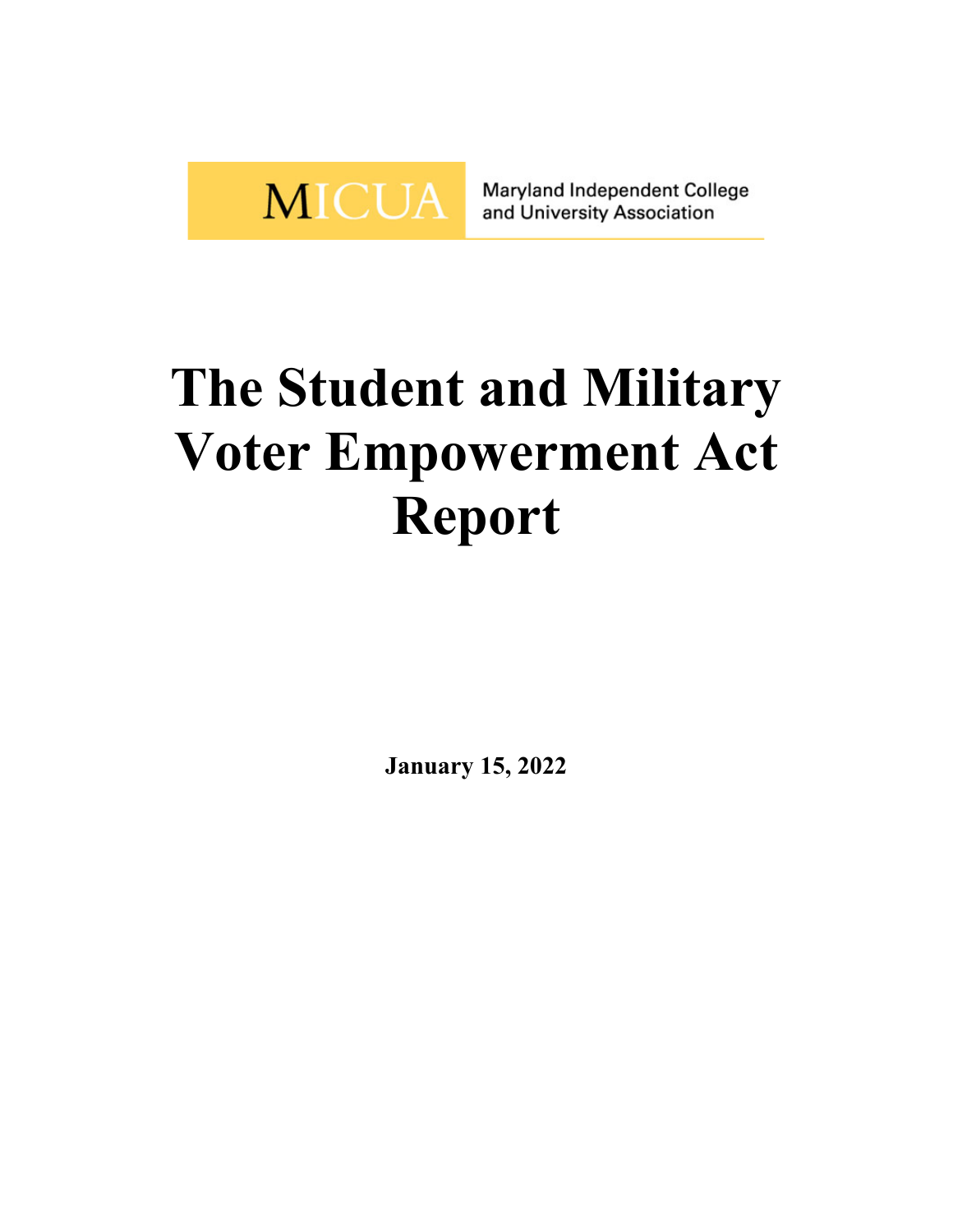## **MICUA**

Maryland Independent College and University Association

> 140 SOUTH STREET ANNAPOLIS, MD 21401

PHONE: 410-269-0306 FAX: 410-269-5905 [www.micua.org](http://www.micua.org/)

## **MEMBERS**

Capitol Technology University

Goucher College

Hood College

Johns Hopkins University

Loyola University Maryland

Maryland Institute College of Art

McDaniel College

Mount St. Mary's University

Notre Dame of Maryland University

St. John's College

Stevenson University

Washington Adventist University

Washington College

AFFILIATE MEMBERS

Ner Israel Rabbinical College

St. Mary's Seminary & University

January 15, 2022

The Honorable Paul Pinsky The Honorable Vanessa Atterbeary Chair, Education, Health, and Chair, Ways and Means Committee Environmental Affairs Committee Senate of Maryland Maryland House of Delegates 2 West Miller Senate Officer Bldg 131 Taylor House Office Bldg 11 Bladen Street 6 Bladen Street Annapolis Maryland 21401 Annapolis, Maryland 21401

Re: Student and Military Voter Empowerment Act Report

Dear Chair Pinsky and Chair Atterbeary:

On behalf of the member institutions of the Maryland Independent College and University Association (MICUA), I am pleased to submit the MICUA Student and Military Voter Empowerment Act Report for 2022. These reports are required by  $\S$  3-204.2(f) of the Election Law Article of the Annotated Code of Maryland, as enacted by the *Student and Military Voter Empowerment Act of 2021*. The law requires each institution of higher education that receives funding from the State to provide a link to the online voter registration system on the institution's home page of the portal used by students to register for course work. An annual report must be submitted that includes the number of individuals who clicked the link; if there were fewer than 15 clicks, a description of any steps the institution is taking to encourage students to use the link; and any efforts planned to improve access to voter registration for students. Enclosed please find the report from the MICUA member institutions.

MICUA institutions have a long-standing commitment to inform and educate students on civic engagement and providing the tools and resources to access voter registration materials. We appreciate the opportunity to provide this information and we thank the members of the General Assembly for this meaningful inquiry. If you have any questions about information contained within the reports or would like further information, please contact Irnande Altema, Associate Vice President for Government and Business Affairs, at [ialtema@micua.org.](mailto:ialtema@micua.org)

Sincerely,

Jara Fidla

Sara Fidler President

Enclosure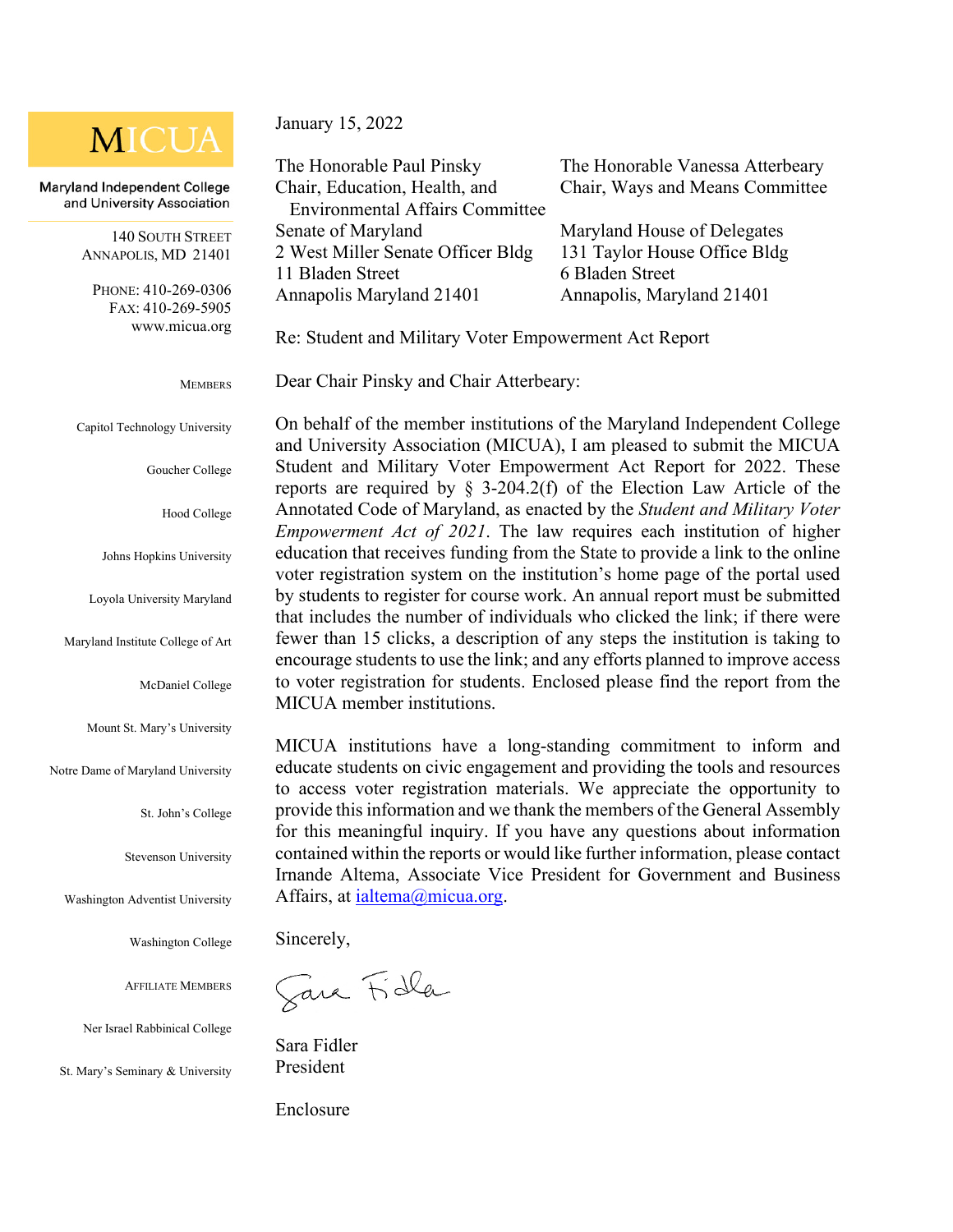## **Student and Military Voter Empowerment Act Report of the MICUA Institutions**

| <b>Institution</b>                                       | <b>Voter</b><br><b>Registration</b><br>Link              | <b>Web Address to Number of clicks</b><br>to Voter<br><b>Registration Link</b>         | <b>Steps to Increase Traffic to Voter</b><br><b>Registration Link</b>                                                                                                                                                                                                                          | <b>Efforts to Improve Access to Voter</b><br><b>Registration</b>                                                                                                                                                                                                                                                                                                                                                    |
|----------------------------------------------------------|----------------------------------------------------------|----------------------------------------------------------------------------------------|------------------------------------------------------------------------------------------------------------------------------------------------------------------------------------------------------------------------------------------------------------------------------------------------|---------------------------------------------------------------------------------------------------------------------------------------------------------------------------------------------------------------------------------------------------------------------------------------------------------------------------------------------------------------------------------------------------------------------|
| Capitol<br><b>Technology</b><br>University               | Financial Aid -<br><b>Register to Vote</b>               | Unknown. In the<br>process of updating<br>the system to<br>accurately track<br>clicks. | Capitol Technology University will move<br>the link to an appropriate location to<br>improve access and promote this<br>information more widely, including an<br>announcement in the freshman seminar<br>classes, given they are of voting age.                                                | Capitol Technology University plans to send an<br>institution wide email containing the<br>information on where to find the voter<br>registration link and they plan to organize a<br>voter registration day to educate students about<br>the information.                                                                                                                                                          |
| Goucher<br>College                                       | Course<br>Registration                                   | Unknown. In the<br>process of updating<br>the system to<br>accurately track<br>clicks. | Although the information was unable to<br>be collected, data from the National Study<br>of Learning, Voting and Engagement<br>(NSLVE) 2020 reporting shows that<br>Goucher College's voter turnout was<br>84.6% with 73.4% of eligibility.                                                     | Every year Goucher Colleges convenes a team<br>of students, faculty, and staff that coordinates a<br>Voter Mobilization effort. The first event of the<br>2022 election season will be a Voter<br>Extravaganza Fair in April while students are<br>on campus before the primary election in June.                                                                                                                   |
| Hood<br>College                                          | <b>Student Life</b>                                      | $2020 - 590$<br>$2021 - 56$                                                            | Not applicable.                                                                                                                                                                                                                                                                                | The Dean of Students at Hood College plans to<br>send voter registration reminders to the student<br>body via email.                                                                                                                                                                                                                                                                                                |
| Johns<br><b>Hopkins</b><br>University                    | General<br>$Regular -$<br>Voter<br>Registration          | 49                                                                                     | Not applicable.                                                                                                                                                                                                                                                                                | The JHU Hopkins Votes initiative is working to<br>increase digital presence across all JHU<br>campuses for the upcoming 2022 midterm<br>election cycle and beyond. Several<br>administrative offices and faculty across the<br>JHU network will ensure that all members of<br>the JHU community can access voter<br>registration materials in all curricular platforms<br>and co-curricular student focused spaces. |
| Loyola<br>University<br>Maryland                         | General<br>$Reords - Voter$ Records - 88<br>Registration | General - 1056                                                                         | Not applicable.                                                                                                                                                                                                                                                                                | Loyola University Maryland partners with<br>TurboVote to support ongoing efforts to assist<br>both students and employees to register to vote.<br>Over the past three years, Loyola has been the<br>recipient of several awards: 2020 Maryland<br>Campus Challenge Award, Higher Voter<br>Registration, Voter Turnout and 2020 Platinum<br>Seal Award for Excellence in Student Voter<br>Engagement.                |
| <b>Maryland</b><br>Institute<br><b>College of</b><br>Art | Course<br>Registration                                   | 5                                                                                      | The link was added to<br>"Records/Registration Links" section on<br>the student class registration.                                                                                                                                                                                            | Maryland Institute College of Art plans to<br>explore placing the link in other locations and<br>adding a pop-up or notification that appears<br>once students submit their class schedule<br>directing them to the link.                                                                                                                                                                                           |
| <b>McDaniel</b><br>College                               | <b>Voting Info</b><br>Consumer<br>Information            | Unknown. In the<br>process of updating<br>the system to<br>accurately track<br>clicks. | McDaniel College has initiated regular<br>promotions of civic engagement<br>resources. The College plans to use the<br>social media account to provide voting<br>information and improve civic<br>engagement.                                                                                  | McDaniel College has hosted conversations and<br>invited guest speakers to discuss voting. In<br>addition, the College has held drop-in Zoom<br>sessions to convene student meetings to discuss<br>election results and voting.                                                                                                                                                                                     |
| <b>Mount St.</b><br>Mary's<br>University                 | Course<br>Registration                                   | 14                                                                                     | In spring 2022, Mount St. Mary's<br>University plans to implement a new<br>consolidated communications tool called<br>"Mount Messenger" to provide a single<br>source community information. The<br>University plans to highlight voter<br>registration information on the Mount<br>Messenger. | Mount St. Mary's University appointed two<br>voting coordinators who will work to increase<br>awareness during orientation sessions and<br>throughout the academic year.                                                                                                                                                                                                                                            |